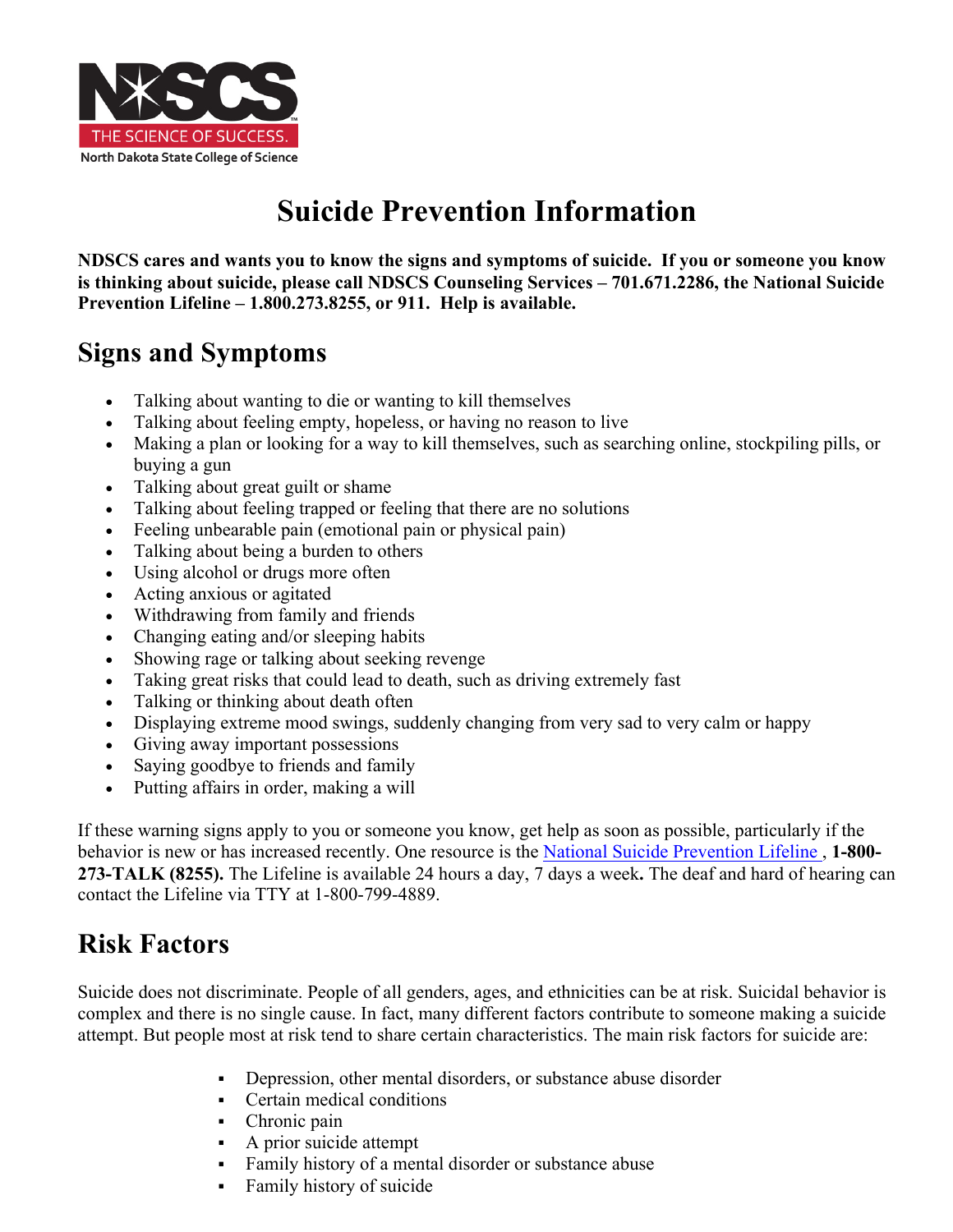- Family violence, including physical or sexual abuse
- § Having guns or other firearms in the home
- Having recently been released from prison or jail
- Being exposed to others' suicidal behavior, such as that of family members, peers, or celebrities

Many people have some of these risk factors but do not attempt suicide. It is important to note that suicide is not a normal response to stress. **Suicidal thoughts or actions are a sign of extreme distress, not a harmless bid for attention, and should not be ignored.**

Often, family and friends are the first to recognize the warning signs of suicide and can be the first step toward helping an at-risk individual find treatment with someone who specializes in diagnosing and treating mental health conditions. See the resources on our "Find Help for Mental Illnesses" page if you're not sure where to start.

#### **Do gender and age affect suicide risk?**

Men are more likely to die by suicide than women, but women are more likely to *attempt* suicide. Men are more likely to use deadlier methods, such as firearms or suffocation. Women are more likely than men to attempt suicide by poisoning. The most recent figures released by the CDC show that the highest rate of suicide deaths among women is found between ages 45 and 64, while the highest rate for men occurs at ages 75+. Children and young adults also are at risk for suicide. Suicide is the second leading cause of death for young people ages 15 to 34.

#### **What about different racial/ethnic groups?**

The CDC reports that among racial and ethnic groups, American Indians and Alaska Natives tend to have the highest rate of suicides, followed by non-Hispanic Whites. African Americans tend to have the lowest suicide rate, while Hispanics tend to have the second lowest rate.

### **Treatments and Therapies**

Research has shown that there are multiple risk factors for suicide and that these factors may vary with age, gender, physical and mental well-being, and with individual experiences. Treatments and therapies for people with suicidal thoughts or actions will vary as well. NIMH has focused research on strategies that have worked well for mental health conditions related to suicide such as depression and anxiety.

#### **Psychotherapies**

Multiple types of psychosocial interventions have been found to be beneficial for individuals who have attempted suicide. These types of interventions may prevent someone from making another attempt. Psychotherapy, or "talk therapy," is one type of psychosocial intervention and can effectively reduce suicide risk.

One type of psychotherapy is called cognitive behavioral therapy (CBT). CBT can help people learn new ways of dealing with stressful experiences through training. CBT helps individuals recognize their own thought patterns and consider alternative actions when thoughts of suicide arise.

Another type of psychotherapy, called dialectical behavior therapy (DBT), has been shown to reduce the rate of suicide among people with borderline personality disorder, a serious mental illness characterized by